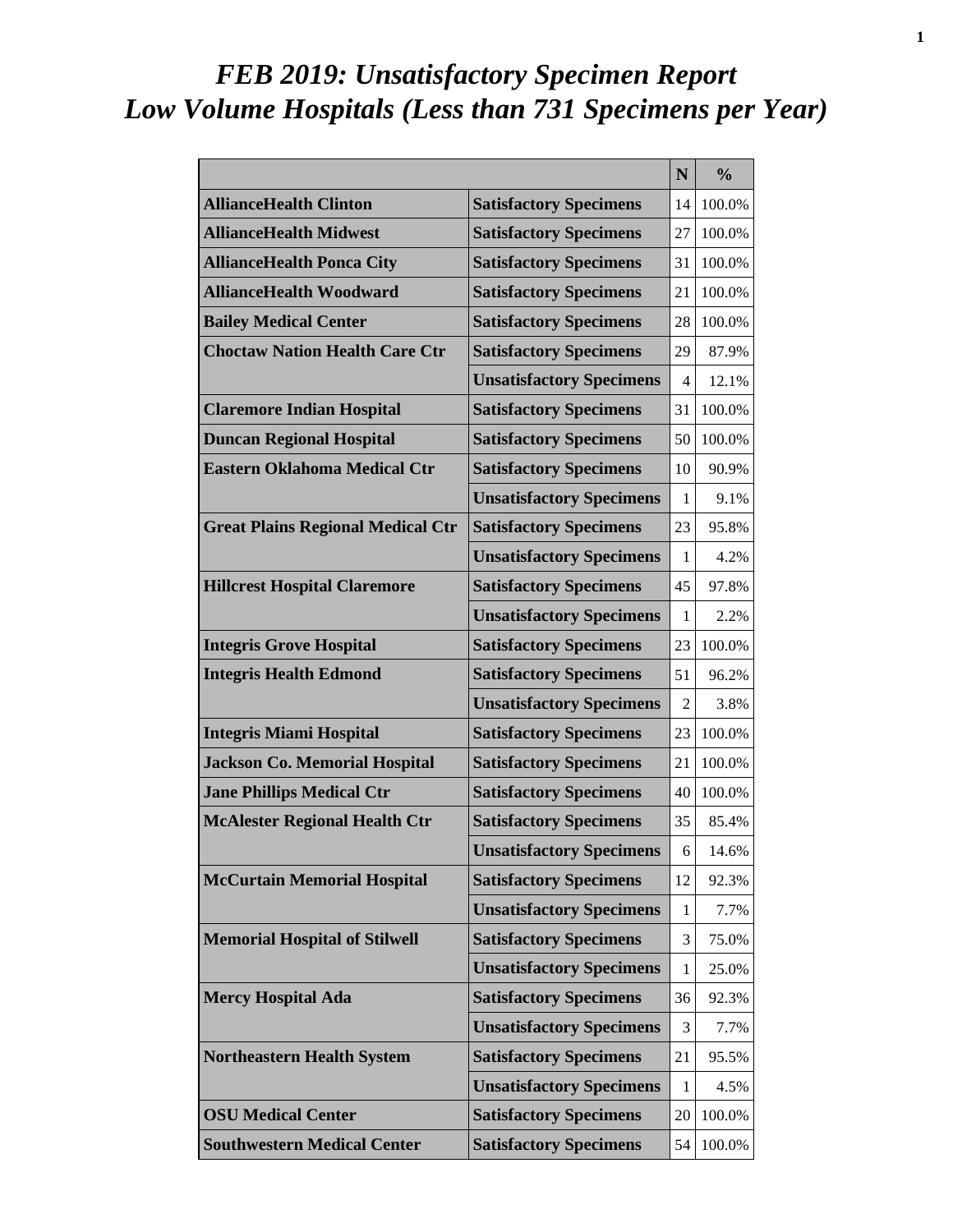# *FEB 2019: Unsatisfactory Specimen Report Low Volume Hospitals (Less than 731 Specimens per Year)*

|                                        |                                 |                | $\frac{0}{0}$ |
|----------------------------------------|---------------------------------|----------------|---------------|
| <b>St. John Owasso</b>                 | <b>Satisfactory Specimens</b>   | 41             | 91.1%         |
|                                        | <b>Unsatisfactory Specimens</b> | $\overline{4}$ | 8.9%          |
| <b>St. Mary's Regional Medical Ctr</b> | <b>Satisfactory Specimens</b>   | 14             | 100.0%        |
| <b>Weatherford Regional Hospital</b>   | <b>Satisfactory Specimens</b>   |                | 100.0%        |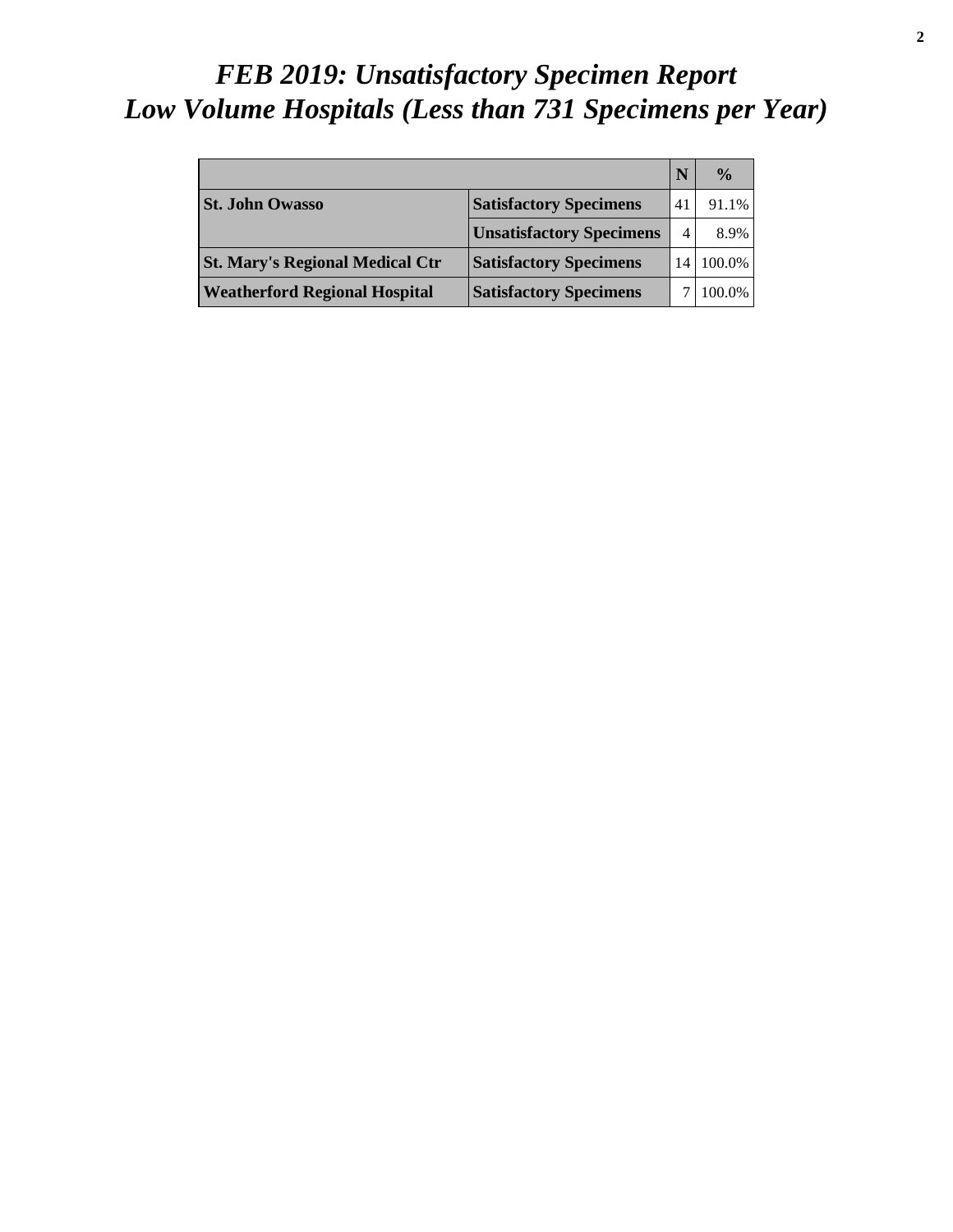#### *FEB 2019: Unsatisfactory Specimen Report Low Volume Hospitals (Less than 731 Specimens per Year)*

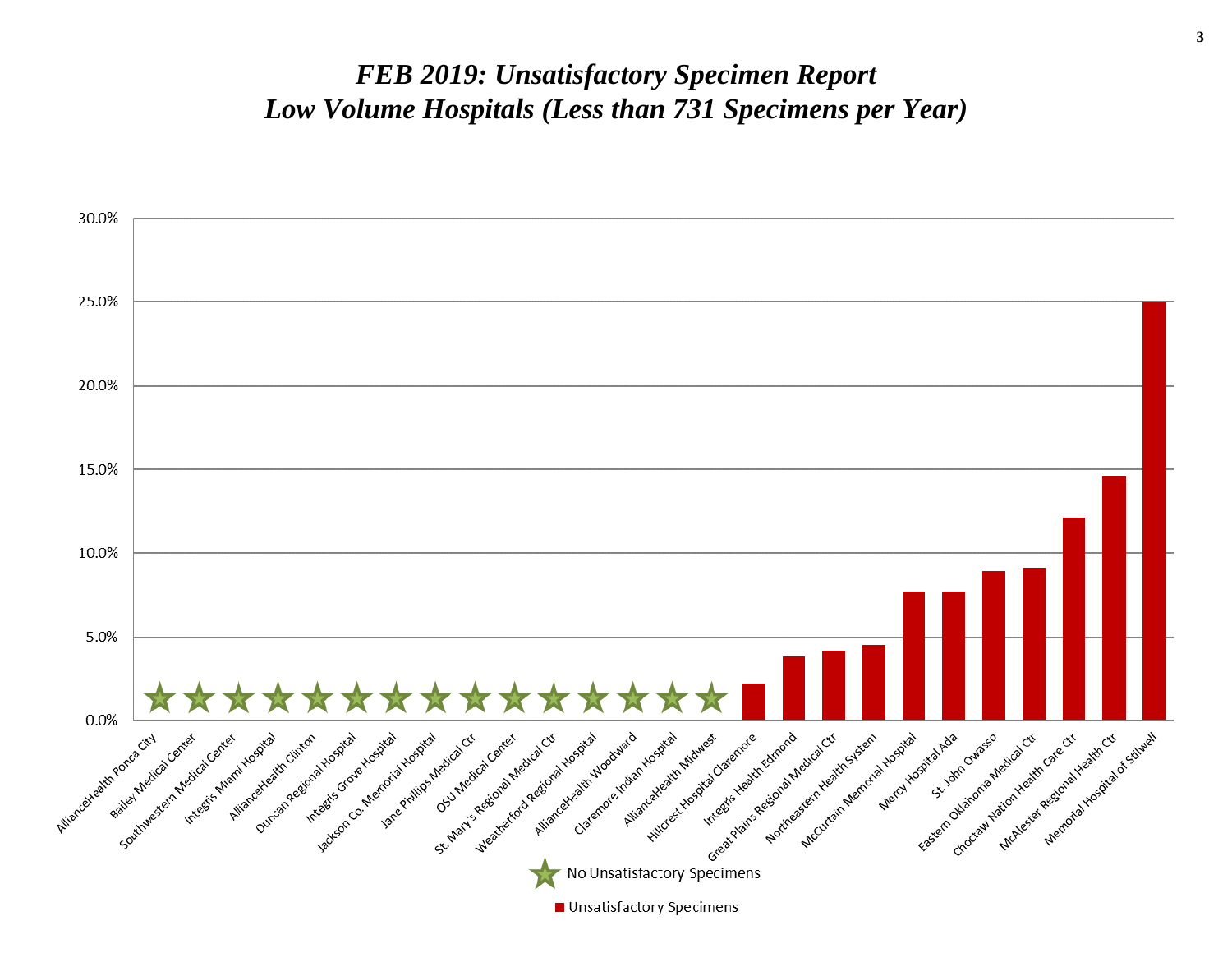# *FEB 2019: Unsatisfactory Specimen Report Medium Volume Hospitals (731-2499 Specimens per Year)*

|                                          |                                 | N              | $\frac{0}{0}$ |
|------------------------------------------|---------------------------------|----------------|---------------|
| <b>AllianceHealth Durant</b>             | <b>Satisfactory Specimens</b>   | 65             | 98.5%         |
|                                          | <b>Unsatisfactory Specimens</b> | 1              | 1.5%          |
| <b>Chickasaw Nation Medical Ctr</b>      | <b>Satisfactory Specimens</b>   | 50             | 96.2%         |
|                                          | <b>Unsatisfactory Specimens</b> | $\mathfrak{D}$ | 3.8%          |
| <b>Comanche Co. Memorial Hosp</b>        | <b>Satisfactory Specimens</b>   | 87             | 91.6%         |
|                                          | <b>Unsatisfactory Specimens</b> | 8              | 8.4%          |
| <b>Hillcrest Hospital South</b>          | <b>Satisfactory Specimens</b>   | 93             | 96.9%         |
|                                          | <b>Unsatisfactory Specimens</b> | 3              | 3.1%          |
| <b>Integris Bass Baptist Health Ctr</b>  | <b>Satisfactory Specimens</b>   | 69             | 95.8%         |
|                                          | <b>Unsatisfactory Specimens</b> | 3              | 4.2%          |
| <b>Integris Canadian Valley Hospital</b> | <b>Satisfactory Specimens</b>   | 81             | 100.0%        |
| <b>Integris Southwest Medical Ctr</b>    | <b>Satisfactory Specimens</b>   | 69             | 98.6%         |
|                                          | <b>Unsatisfactory Specimens</b> | 1              | 1.4%          |
| <b>Lakeside Women's Hospital</b>         | <b>Satisfactory Specimens</b>   | 89             | 100.0%        |
| <b>Mercy Hospital Ardmore</b>            | <b>Satisfactory Specimens</b>   | 60             | 100.0%        |
| <b>Saint Francis Hospital South</b>      | <b>Satisfactory Specimens</b>   | 53             | 96.4%         |
|                                          | <b>Unsatisfactory Specimens</b> | $\mathfrak{D}$ | 3.6%          |
| <b>Saint Francis Muskogee</b>            | <b>Satisfactory Specimens</b>   | 33             | 100.0%        |
| <b>St. Anthony Hospital</b>              | <b>Satisfactory Specimens</b>   | 90             | 95.7%         |
|                                          | <b>Unsatisfactory Specimens</b> | 4              | 4.3%          |
| <b>St. Anthony Shawnee Hospital</b>      | <b>Satisfactory Specimens</b>   | 65             | 98.5%         |
|                                          | <b>Unsatisfactory Specimens</b> | 1              | 1.5%          |
| <b>Stillwater Medical Center</b>         | <b>Satisfactory Specimens</b>   | 65             | 100.0%        |
| <b>WW Hastings Indian Hospital</b>       | <b>Satisfactory Specimens</b>   | 46             | 97.9%         |
|                                          | <b>Unsatisfactory Specimens</b> | 1              | 2.1%          |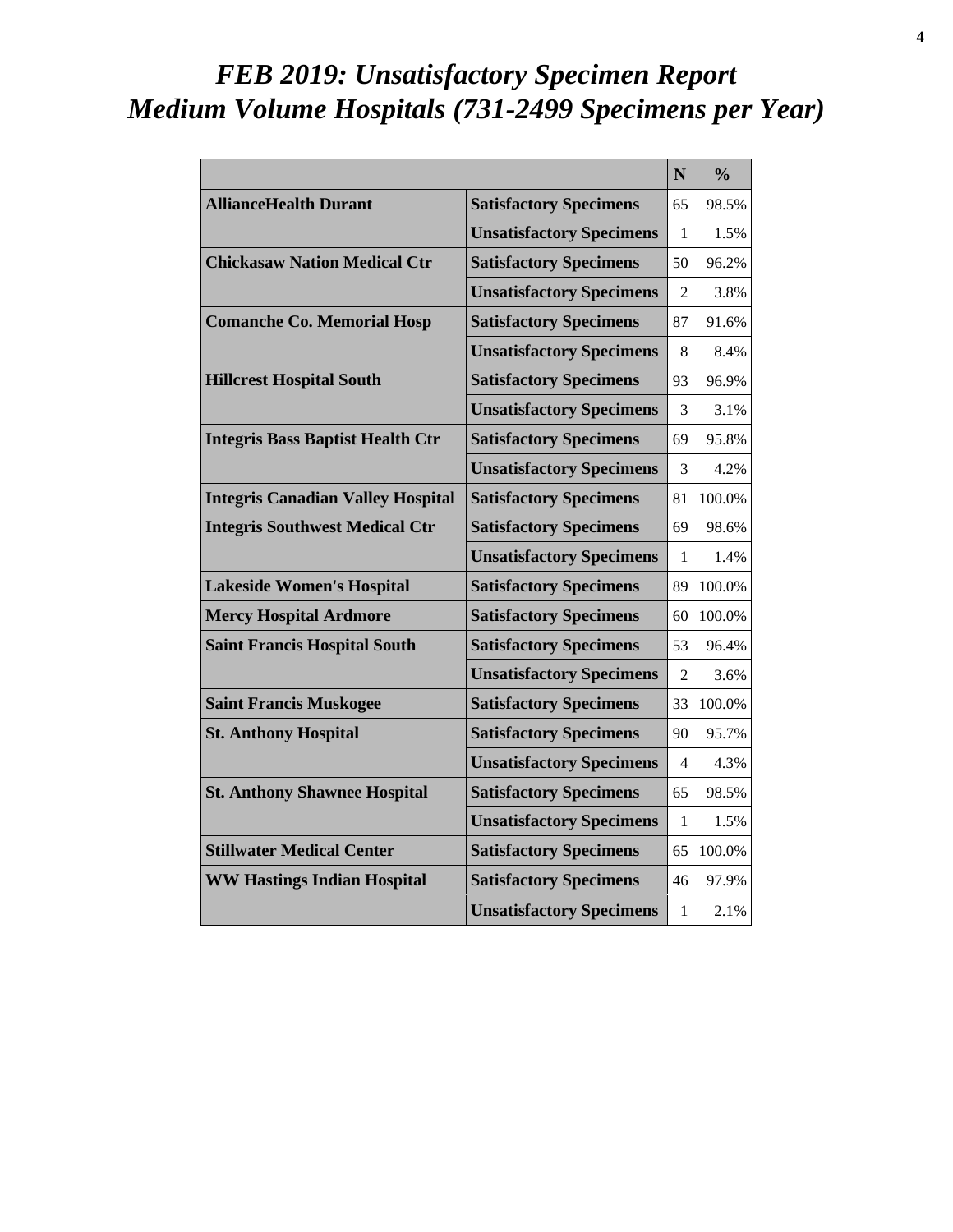#### *FEB 2019: Unsatisfactory Specimen Report Medium Volume Hospitals (731-2499 Specimens per Year)*

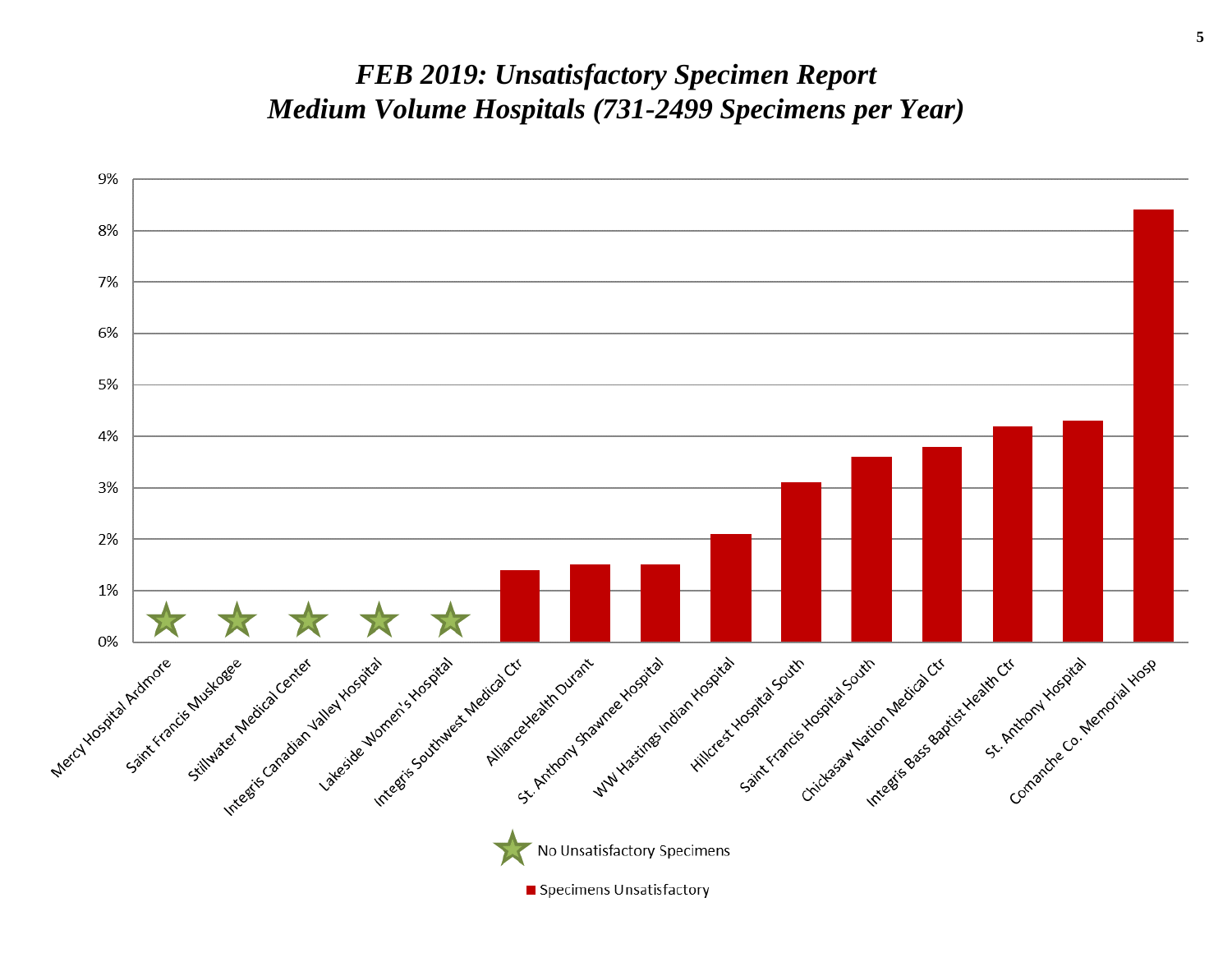# *FEB 2019: Unsatisfactory Specimen Report High Volume Hospitals (2500 or More Specimens per Year)*

|                                          |                                 | N                           | $\frac{0}{0}$ |
|------------------------------------------|---------------------------------|-----------------------------|---------------|
| <b>Children's Hosp at OU Medical Ctr</b> | <b>Satisfactory Specimens</b>   | 382                         | 97.2%         |
|                                          | <b>Unsatisfactory Specimens</b> | 11                          | 2.8%          |
| <b>Hillcrest Medical Center</b>          | <b>Satisfactory Specimens</b>   | 226                         | 99.1%         |
|                                          | <b>Unsatisfactory Specimens</b> | $\mathfrak{D}$              | 0.9%          |
| <b>Integris Baptist Medical Ctr-OKC</b>  | <b>Satisfactory Specimens</b>   | 241                         | 98.8%         |
|                                          | <b>Unsatisfactory Specimens</b> | 3                           | 1.2%          |
| <b>Mercy Hospital Oklahoma City</b>      | <b>Satisfactory Specimens</b>   | 309                         | 99.4%         |
|                                          | <b>Unsatisfactory Specimens</b> | $\mathcal{D}_{\mathcal{L}}$ | $0.6\%$       |
| <b>Norman Regional Health System</b>     | <b>Satisfactory Specimens</b>   | 200                         | 98.0%         |
|                                          | <b>Unsatisfactory Specimens</b> | 4                           | 2.0%          |
| <b>Saint Francis Hospital</b>            | <b>Satisfactory Specimens</b>   | 411                         | 97.6%         |
|                                          | <b>Unsatisfactory Specimens</b> | 10                          | 2.4%          |
| <b>St. John Medical Center</b>           | <b>Satisfactory Specimens</b>   | 206                         | 98.6%         |
|                                          | <b>Unsatisfactory Specimens</b> | 3                           | 1.4%          |